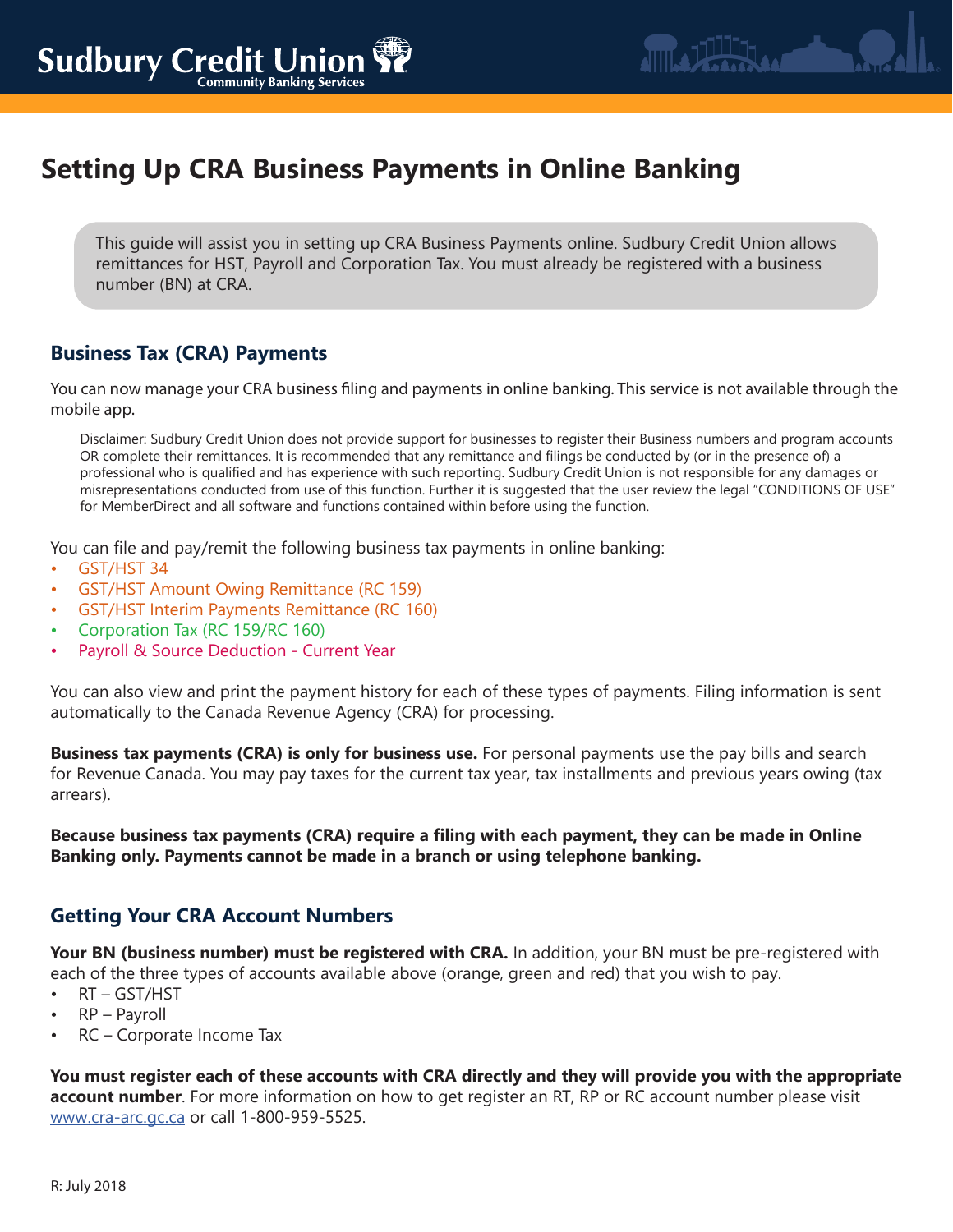## **How to File and Pay Business Tax Payments**

- 1. Log in to Online Banking.
- 2. Click the **Pay Bills** tab.
- 3. Click **Business Tax Payments (CRA)** in the left-hand menu.
- 4. Select the type of bill you wish to pay, and click **Remit** or **File**. (To add a CRA payment account, see below.)
- 5. Enter your remittance and payment information, and click **Continue**.
- 6. Confirm your payment information, click **Remit**.

Your business tax payment (CRA) is now filed and paid. For scheduled payments, your account will be debited and the filing information will be sent to the Canadian Customs and Revenue Agency.

#### **Insufficient Funds**

Please ensure you have sufficient funds in the account you are making the payment from or your transaction will not be processed.

#### **Problems Processing Business Tax Payments**

When making business tax payments in Online Banking be sure to note the confirmation number when a payment is made. Contact us if you encounter problems with a business tax payment.

#### **Adding Business Tax Payments**

- 1. Log in to Online Banking.
- 2. Click the **Pay Bills** tab.
- 3. Click **Business Tax Payments (CRA)** in the left-hand menu.
- 4. Select the type of bill you wish to add, and click **Add Account.**
- 5. Enter your **CRA account number (either RT, RP or RC). The CRA account number is 15 digits alpha and numeric.** Click **Add Account.**

Your business tax payment (CRA) is now added, and can be paid in Online Banking.

**Reminder:** Business tax payments (CRA) require a filing with each payment, they can be made in Online Banking only. Payments cannot be made in a branch or using telephone banking.

#### **GST/HST 34 Filing and Remittance**

GST Form 34 allows you to file GST/HST owing to the CRA with or without remitting a payment.

- Click on **File**
- You will be prompted to enter information from your hard copy form (GST 34-2).
- You will have an opportunity before submitting the information to make edits should any of the information you have typed be incorrect.
- You will then be prompted for the option to **File and Pay** or **File Only**.
- You will be asked to confirm the transaction, and will be provided with a confirmation number
- for the payment.
- If you click on File and Pay you will also be prompted for a payment date and the account to
- debit for the payment.
- At the end of your transaction you will receive a confirmation number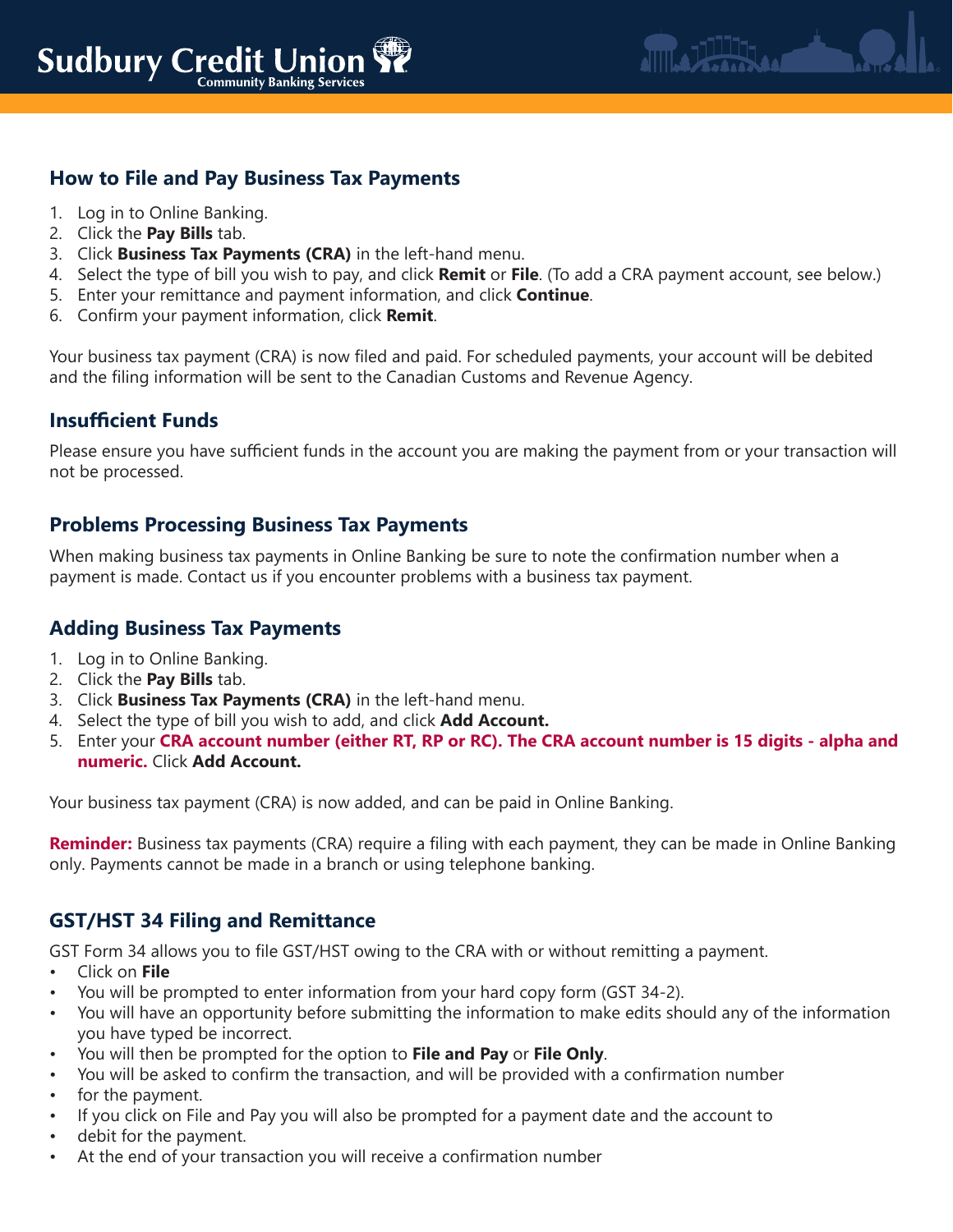

# **GST/HST Remittance (RC 159 & RC 160)**

GST Form 159/160 is used to make remittances to CRA, regardless of whether you have filed the information with CRA.

- Click on Remit
- Enter information into the form provided
- You will then have the option to remit the payment to the CRA.
- At the end of your transaction you will receive a confirmation number

RC 159 allows for current payments.

RC 160 allows for interim payments.

### **Corporation Tax (RC159/RC 160)**

- Click on **Remit**
- Enter information into the form provided and select one of the 3 types of payments INSTALLMENT

ARREARS/AMOUNT OWING PAYMENT ON FILING

- You will then have the option to remit the payment to the CRA
- At the end of your transaction you will receive a confirmation number

#### **Payroll and Source Deduction - Current Year**

- Click on **File**
- Enter information into the form provided

REGULAR ACCELERATED - THRESHOLD 1

ACCELERATED - THRESHOLD 2

- You will then have the option to remit the payment to the CRA.
- At the end of your transaction you will receive a confirmation number

#### **Making Future-Dated Payments**

As with other bill payments in online banking, you can set up future-dated CRA payments. If you cancel a futuredated GST 34 payment, the filing information will still be sent to CRA even though the payment itself will be cancelled. If a non-GST 34 payment is cancelled, no information will be sent to the CRA.

If there are insufficient funds in the source account when the future-dated payment is to be made, no payment will be made. If the payment was a GST 34 payment, the filing information will still be sent to the CRA.